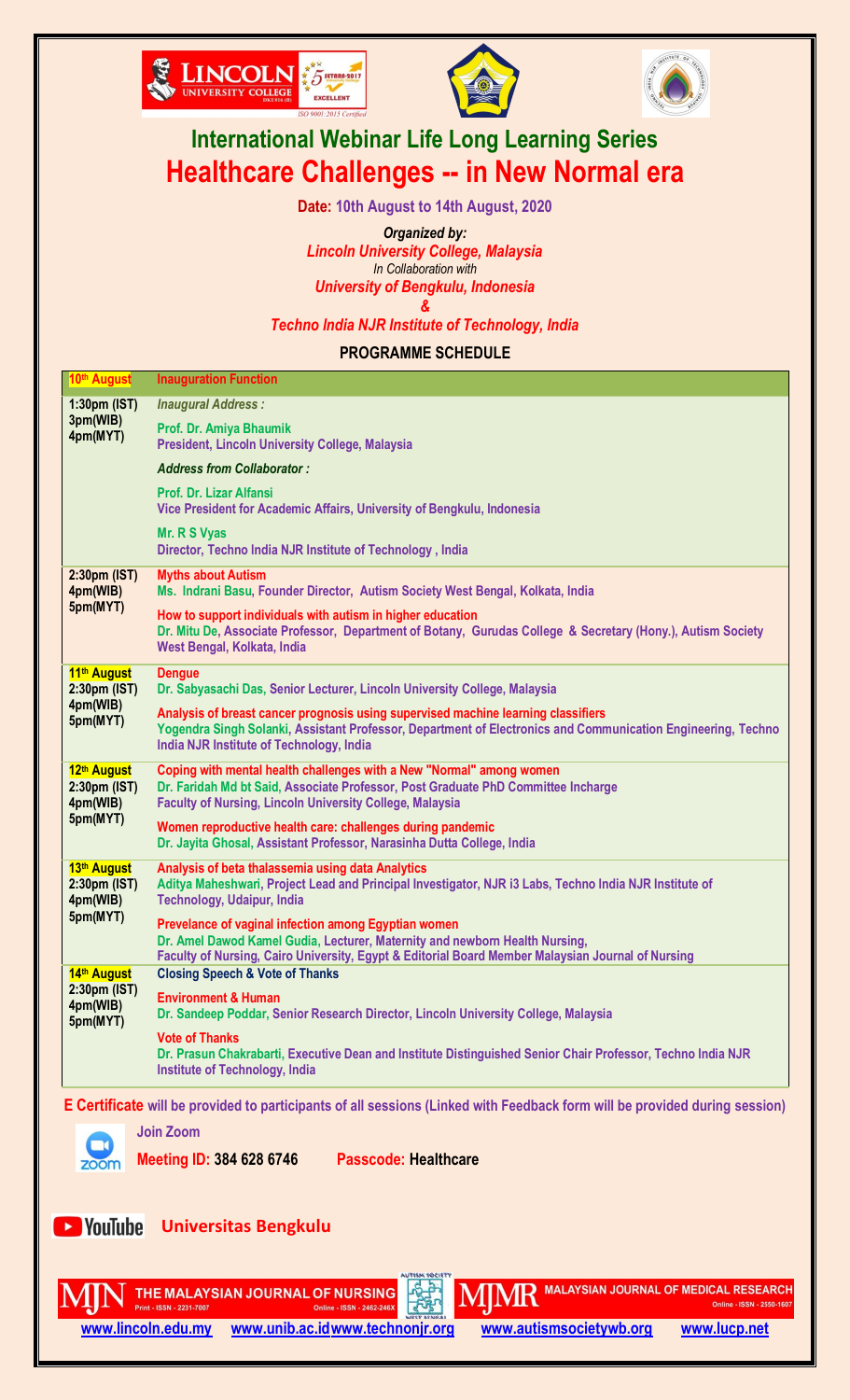





## **International Webinar Life Long Learning Series Healthcare Challenges -- in New Normal era**

**Date: 10th August to 14th August, 2020**

*Organized by: Lincoln University College, Malaysia In Collaboration with University of Bengkulu, Indonesia & Techno lndia NJR Institute of Technology, India*

## *Speakers*





## **Prof. Dr. Amiya Bhaumik** MSc, MBA, PhD **President, Lincoln University College, Malaysia**

**Prof. Amiya Bhaumik, the Founder Vice-Chancellor of Lincoln University College. He is purely from the field of education. He is an Executive Vice President of the International Education Consulting Group, St. Louis, USA since 1999. Dr. Amiya Bhaumik was Research Fellow of UNESCO, Paris during this tenure, Dr.Bhaumik has traveled extensively to Europe, Africa, Asia and Latin America. He has served as professor of Business Administration in University of Lucknow, India and in University of Malaya and many other countries.**



## **Prof. Dr. Lizar Alfansi,**  SE., MBA., Ph.D.

**Vice President for Academic Affairs, University of Bengkulu, Indonesia**

**Prof. Lizar received a Bachelor of Economics in Management from Bengkulu University in 1988 and obtained a Master of Business Administration from the University of Central Arkansas, USA, 1992. He obtained Ph.D. in Marketing from the University of Exeter, England, 2001. He returned to Indonesia in 2002. External examiner Doctor of Business Administration thesis, University of Newcastle, Australia, Visiting fellow, University of La Trobe, Bendigo, Australia,External examiner dissertation Doctor of Economics Program Diponogoro University. He owned The Best Academic Working Paper Award at The Academy of Marketing Conference in 1998, Sheffield, UK., Honored an award for achievement in management by USAID Indonesia in 1994. Achieved the Dikti Award as the author of an international journal article, 2009. Ranked among the three exemplary lecturers of Bengkulu University, 2005.**



#### **Mr. R S Vyas**

**Director, Techno lndia NJR Institute of Technology , India**

**Mr. R.S.Vyas , Founder and Director of Techno India NJR Institute of Technology , is a graduate of BITS Pilani and MBA from University Business School. Subsequently he attended IIM, Ahmedabad and Indian School of Business for leadership courses.**

**He worked in Tata group for 10 years and then became an entrepreneur. He with his partner Mrs. Ranawat set up Techno NJR in 2008 , which is now a leading Engineering college in India.**



#### **Myths about Autism Ms. Indrani Basu,**

**Founder Director, Autism Society West Bengal, Kolkata, India**

**Indrani Basu completed her schooling and graduated majoring in education and trained as a teacher from the department of education London University. She has eleven years of teaching experience at mainstream schools in India. During the time she was teaching both her sons were diagnosed with autism spectrum disorder.** 

**After the diagnosis of her sons she trained as a special educator. She is the founder and director of Autism society West Bengal. The organization runs a number of services; Parent Training & Therapy Unit, A Special School , Vocational Unit & which uses Verbal Behavior Analysis and structure as a mode of teaching and management.** 

**Indrani Basu has a special interest in asperger syndrome. Ms. Basu"s elder son Amitava has asperger syndrome. Ms. Basu conducts workshops at mainstream schools creating awareness and understanding of inclusive education for children with ASD. Dikshan has a special unit that**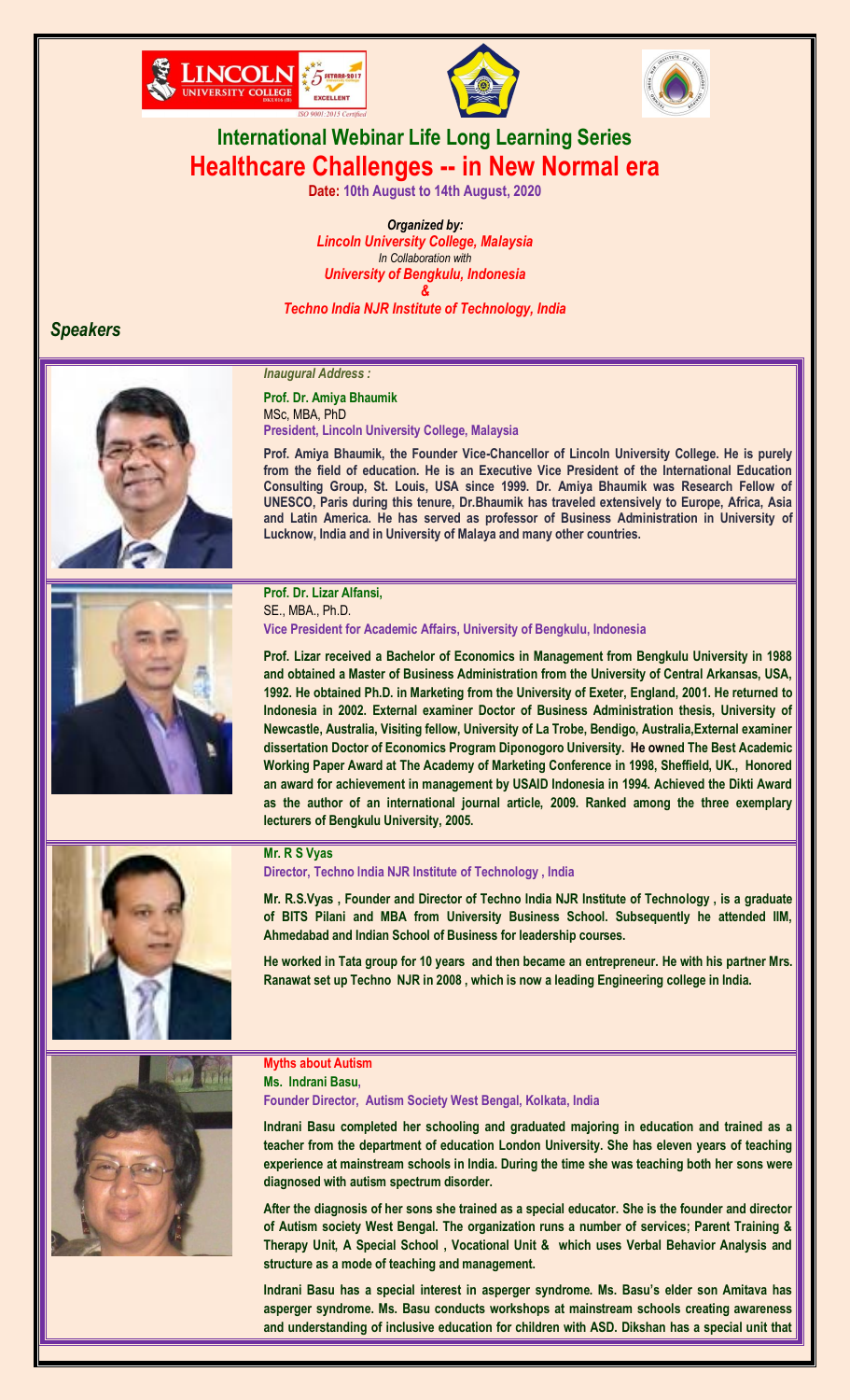**provides support and remedial teaching to students with ASD attending mainstream schools.**

**She is a resource person for number of organizations including Action for Autism (New Delhi), Indian Institute of Cerebral Palsy (Kolkata), Autistic Children"s Welfare foundation (Chittagong ,Bangladesh).** 

**She has coauthored number of papers and books on special education. Indrani Basu is one of the 2009 award winners for creativity and innovation in special education form Heartspring (Kansas, U.S.A).**

**How to support individuals with autism in higher education Dr. Mitu De,** MSc, PhD

**Associate Professor, Department of Botany, Gurudas College & Secretary (Hony.), Autism Society West Bengal, Kolkata, India**

**Dr. Mitu De is Associate Professor, Department of Botany at Gurudas College, Kolkata. She is mother of a 14 year old boy with Autism Spectrum Disorder. After her son"s diagnosis she started learning and empowering herself about autism so that she could understand and walk along her son in his journey of life. She has participated in several workshops and training programs to get updated. Along with her research work in traditional rice and mango varieties she has started some preliminary research in the field of understanding different aspects of autism. It was resulted in some publications and book chapters, She has co edited a book entitled "Understanding Autism through the Lens of Parents and Professionals" published by The Asiatic Society. Presently she is the Honorary Secretary of Autism Society West Bengal (ASWB). She has been invited as resource person for workshops and training courses in India and Bangladesh. She is a graduate of the 1st batch of the Social Role Valorization (SRV) certificate course on "Valued Lives" by Keystone Institute, USA.** 



#### **Dengue Dr. Sabyasachi Das,** MSc, PhD **Senior Lecturer, Lincoln University College, Malaysia**

**Dr Sabyasachi Das obtained his Ph. D degree from Vidyasagar University, India in 2015. He clinched 3rd position in M.Sc in Human Physiology from same University in 2009. He completed his postdoctoral research from School of Tropical Medicine, India in 2017.** 

**Dr Das is presently working as a Senior Lecturer, Faculty of Medicine, Lincoln University College,Malaysia. Dr Das is the recipient of "Young Scientist Award" in "Medical Science including Physiology" by Indian Science Congress Association in 2017 for his commendable work in "Drug resistance malaria and nano drug development". He was also the recipient of "Genetic Biotechnology, Senior research fellow" from CSIR and EMBO molecular medicine in 2013. He was the recipient of prestigious "DST nano mission program" in 2013, by Dept. of Science & Technology, Govt of India. He awarded JRF from DBT, Govt of India in 2009. In present, along with his teaching, he is pursuing research to unfold the mechanism of antimalarial drug resistance and development of rapid diagnostic kit in Malaria, and Dengue.**

**Analysis of breast cancer prognosis using supervised machine learning classifiers Yogendra Singh Solanki**

**Assistant Professor, Department of Electronics and Communication Engineering, Techno lndia NJR Institute of Technology, India**

**Mr Yogendra, completed B.E in Electronics and Communication Engineering in 2009 & M.Tech in VLSI in 2013, currently pursuing Ph.D in engineering from Lincoln University College Malaysia. Have a working experience of more than 8 years in academics as research engineer, project & technology mentor, currently working as Asst. Professor at Techno India NJR Institute of Technology, Udaipur Rajasthan India. He is member of IEEE Computer Science Society and also serving as IEEE student branch counselor at Techno India NJR Institute of Technology. Also a certified Nvidia DLI Instructor for course on "Fundamentals of Deep Learning for Computer Vision" and IBM certified AI Analyst & Business Intelligence Analyst.**

**Areas of interest are ASIC design & Verification and Application of AI, Deep learning / Machine learning in IoT. Published research papers in various conferences, international & Scopus indexed journals in area of RF, VLSI, machine Learning & IoT. Received award for Active Role as Chair of MTT-S student branch chapter in 2009. Also received awards in 2015 & 2018 by Texas Instruments for mentoring student projects in India Innovation Challenge design contest. Has mentored student projects in various national & International level competitions like Smart India Hackathon & Intel Hacks 2017 etc.**

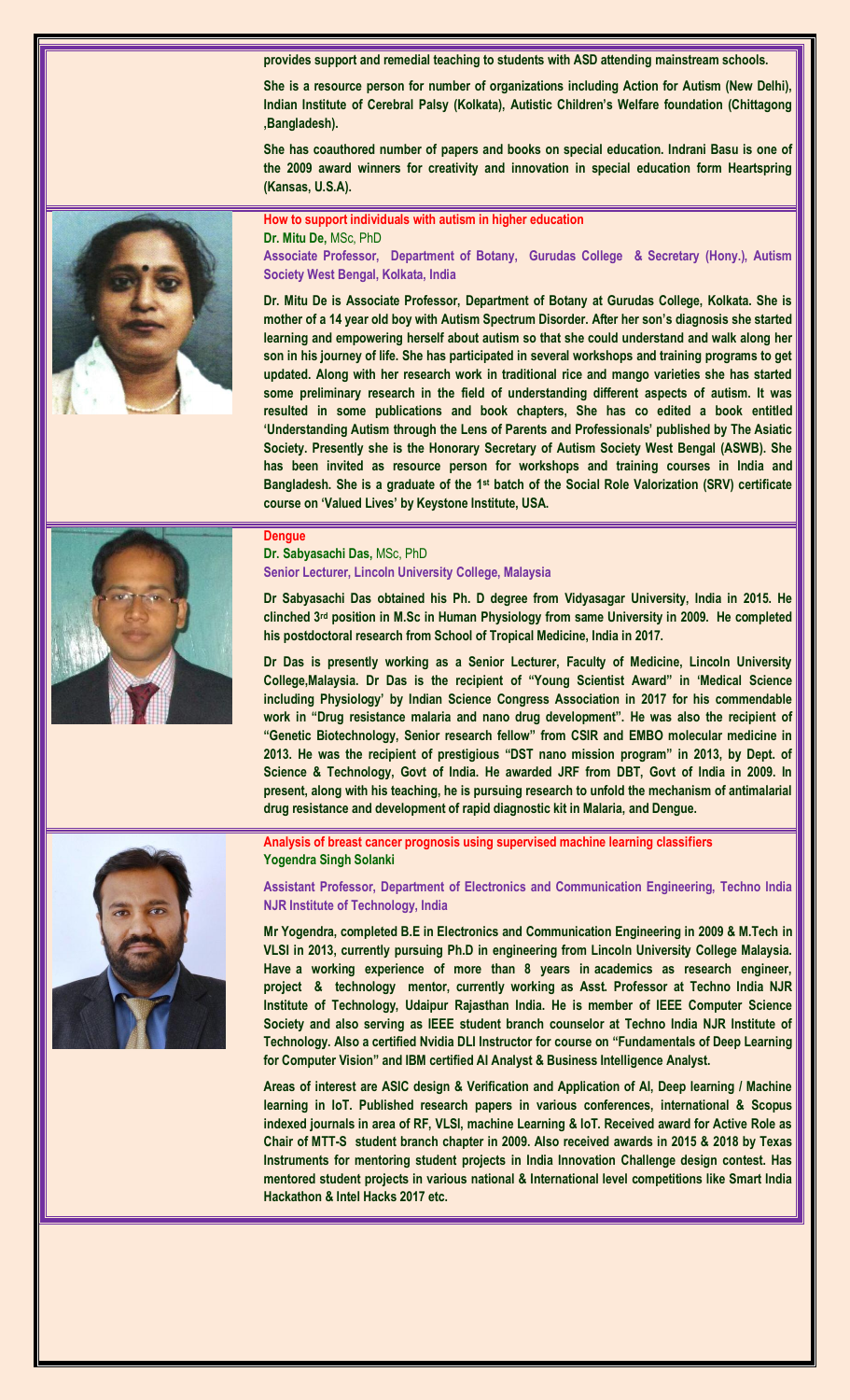







**Coping with mental health challenges with a New "Normal" among women Dr. Faridah Md bt Said,**  RN, Midwife, PHN, PhD University Putra Malaysia, MSc University Kebangsaan Malaysia, BSc University Malaysia **Associate Professor, Post Graduate PhD Committee Incharge Faculty of Nursing, Lincoln University College, Malaysia**

**Associate Professor Dr Faridah Mohd Said has many years working experiences in clinical, academic and management thorough her career in public and private organizations national and internationally. Her experiences included; she was appointed as Clinical Nursing Director in Madinah, KSA, Head of Nursing Postgraduate and Research in Lincoln University College and Head of Nursing Program in University Putra Malaysia. She has supervised many PhD students. Her niche areas of interest include Community and Public Health, Nursing education. Her current research interest focuses Smart e-Health Education. She was awarded Excellent Outstanding Quality Award in Madinah. She received four research grants when she was in UPM**

**Women reproductive health care: challenges during pandemic Dr. Jayita Ghosal,** MSc, PhD **Assistant Professor, Narasinha Dutta College, India**

**Dr. Jayita Roy Ghoshal graduated from Calcutta University with Anthropology in undergraduate level and with specialisation in biological anthropology and human genetics in post graduate level. She was awarded national scholarship for her merit in both the graduate and post graduate level. She was awarded UGC JRF scholarship and was awarded her doctoral degree for her work on "Congenital malformations and syndromic disorders." Her main research interest includes bioinformatics, reproductive behaviour, human variation and socio economic determinants of reproductive behaviour and child care practices. She has served as faculty in Palli Charcha kendra, Visva Bharati University, Santiniketan, West Bengal, India, Mrinalini Dutt Mahavidyapith , West Bengal India. At present she is associated with Narasinha Dutt College, Howrah, West Bengal, as assistant professor in Anthropology. She has also served as Guest Faculty in Department of Anthropology, Calcutta University. She has published papers in both national and international journals, presented papers and acted as resource person in national and international seminars and conferences.**

#### **Analysis of beta thalassemia using data Analytics Aditya Maheshwari**

**Project Lead and Principal Investigator, NJR i3 Labs, Techno lndia NJR Institute of Technology, Udaipur, India**

**Aditya Maheshwari is an Open Source Advocate, leading technical speaker, and Expert of User Research (UI/UX). Leading students by creating and developing projects applying cloud technologies at an engineering institute. Achieved specialization and certification in IBM Cloud and BlockChain, and applied in developing projects. Developed capability to identify unique strengths of cloud offerings (e.g. BlueMix, Google & AWS) and their application in specific situations.**

**He is a member of the Editorial / Reviewer Committee of the International Journal of Computers, Communication, and Control (Q2 SCOPUS Indexed Journal of Romania).**

**He was also one of the mentors in 2012 for Google Summer of Code program across the globe and invited to Google Head Quarter, California. He took part in Google Summer of Code program as student form year 2009, 2010 and 2011 and has been interviewed by BBC World, NDTV, Times of India, Gadget Guru-NDTV, ETV Rajasthan DD Bharati, etc. and his articles are published on regular basis across leading newspapers, magazines, and technology blogs across the world.**

**He is also Invited as a Short-Term Research Intern at The University of Tokyo, Japan inMay-June 2020, and at Tsinghua University, China in April 2020 but due to COVID-19, those are postpend to 2021.**

**He wrote a book on Beta Thalassemia - A Data Analytics Perspective which has been published in 9 different languages with different-different international"s publishers in 2020.**



**Prevelance of vaginal infection among Egyptian women Dr. Amel Dawod Kamel Gudia** M.N.Sc., PhD

**Lecturer, Maternity and newborn Health Nursing,**

**Faculty of Nursing, Cairo University, Egypt & Editorial Board Member Malaysian Journal of Nursing**

**Dr. Amel Dowod Kamel has more than 20 years of experience in the field of women health. She has attended more than 30 national and international conferences related to nursing and healthcare. Her area of specialty is maternal and newborn health nursing. She is also an author of 5 books entitled, ˜Assessment of Common Types of Vaginal Infections among Women; Early Bleeding during Pregnancy; Management for Primary Postpartum Hemorrhage; Evidence based practice in clinical nursing and Critical thinking in nursing clinical practice. She is also among the editorial board members and reviewer in several scientific journals both domestic and international and one of one of scientific committee of domestic and international medical and nursing conferences. She was awarded the Best Teacher award three times and the Best Thesis award at Cairo University. She was also awarded by faculty of nursing Cairo University for putting Cairo University as one of the partners of global science & technology forum conferences (GSTF) (Singapore).**